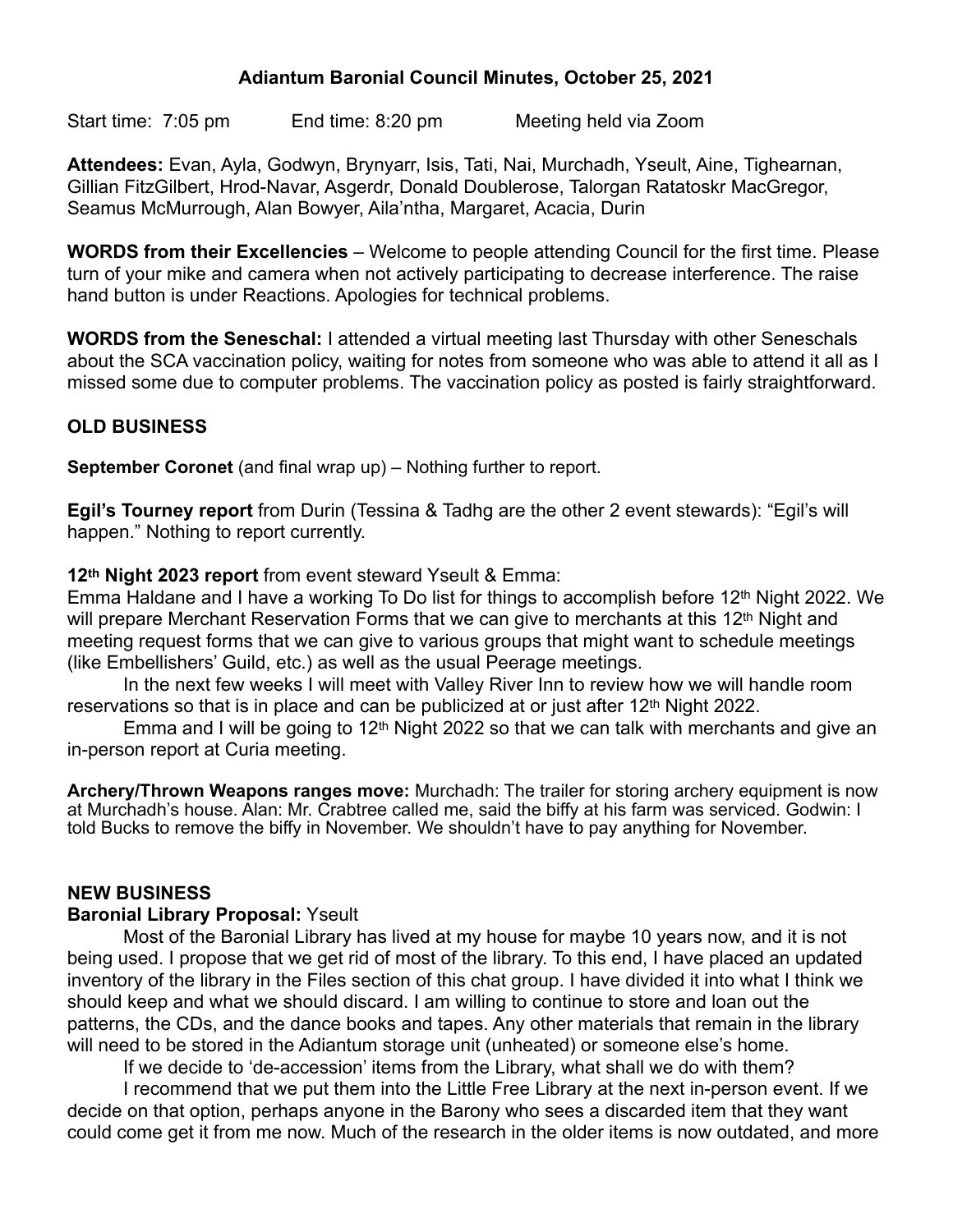accurate information is available on line or in newer publications. I don't think that there is any resale value in what I'm proposing to discard.

Moved and passed that the Baronial Library discard all out of date materials and other materials that have not been used in 5 years, retaining only the materials pertinent to the scribal and heraldic offices, the dance materials (books, tapes), garb patterns, and the Great Courses DVDs on viking and medieval history and the history of food. Outdated material will be destroyed/ recycled; usable books will be placed into the Adiantum Little Free Library. Yseult will take care of doing these things.

**Midwinter's Feast Proposal**: Moved and passed that Nai will be event steward for Midwinter Feast on January 15, 2022, 9 am to 7 pm, at Long Tom Grange in Junction City. Site fee will be \$20 with a \$5 membership discount; feast fee \$15 (\$10 for youth).

She is looking for people to take point on the Feast and Bardic/Entertainment for the event. She will submit the Crier copy by Nov. 1. There will be Championship competitions for Cut & Thrust, Rapier, and Arts & Sciences with the help of the current Champions. She is also planning a live auction to benefit the Barony's coffers.

**Baronial Scribe**: Tori Minard / Lady Gillian FitzGilbert expressed interest in the office and was elected. She had been active with the SCA before raising a family but reconnected with the group about a year and a half before the pandemic hit. She has a background in artwork and crafts and finds that she loves painting scrolls. She would like to promote scribal activity and will contact our former Scribe for further information about the office.

**Social Media Officer:** Murchadh expressed interest in the office and was elected. As a former Seneschal he is familiar with the social media policies and is interested in making information about local events easily available to the populace via various forms of social media.

**Calendar Website proposal:** Yseult proposed that the calendar on the website be removed until it can be fully updated with the recent changes to our various martial activity practices, etc. As is, it is confusing to new-comers because the information is several years out of date. Tiighearnan explained that the web page is basically a Wordpress platform but there have been problems with the calendar; he agreed that taking down the calendar for now is best.

#### **OFFICER REPORTS**

**Arts & Sciences, Ail'antha of William's Keep**: A&S continues to meet virtually.

We met on Sept. 28th. Presentation of Simple Marzipan Fun was presented by Anna (Snihova') Javornica, OJL, MI, OGS, Jewel of the Summits. There were 13 in attendance, representing several kingdoms and continents.

October 12 was a presentation of Japanese paper marbling by HL Alan Bowyer . This event was attended by 11 people from acr9oss this fair continent.

Recordings are kept from each event, as I am able to manage the technology (I fail from time to time). Links to these recordings are placed in the comment section of each event for future reference.

For the immediate future A&S will continue to meet virtually via Zoom. Events are currently scheduled through the end of the calendar year of 2021.

**Chamberlain, Brynjarr Olfuss**: Signed out pavilions and tourney equipment to Ceredwin for Coronet. After the event all issued equipment was returned, dry and in good condition. Also received equipment that was signed out by Baronin Ayla for the online court for Egils. Nothing further to report. He and Yseult will look at and probably dispose of two totes of books, etc. that are part of the Baronial Library and stored in the storage unit.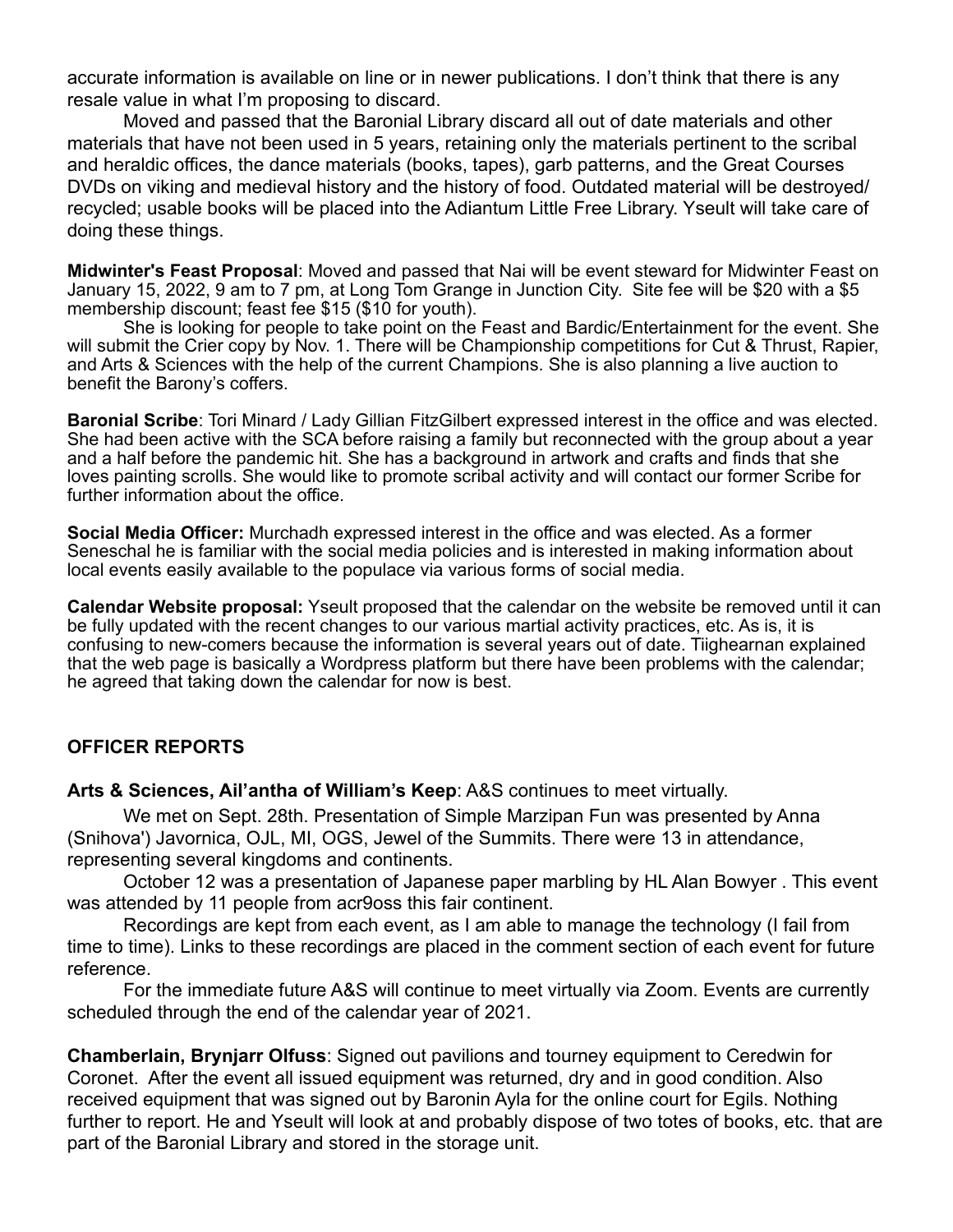**Chatelaine, Johanna Trewpeny**: Ahoy! The Adiantum Chatelaine sends greetings, and reports that all newcomer surveys have been caught up and attended to. Responses with specific as well as general information has been sent to them. There were 7!!!

Several people moving in from other Kingdoms, some returning after long absence, some new with friends who can show them around and some brand new to our Society and excited to make friends and do all the things!

If any citizens of Adiantum have interacted with any newcomers in the last three months it would be great if you were to mention it to the Chatelaine so that there is some communication happening beyond the form filling/email responding. The Chatelaine needs to know that the newcomers are being looked after. Here in Adiantum you all do the 'being welcoming' well, but we can always be even better! Watch for those 'curious looks' from the sidelines of the combat field and share what we're doing! If you are not sure what to say let's have a chat! I'd be happy to share some of my favorite Welcome lines.

Sometimes emails the Chatelaine sends out to newcomers go out and there never is any response. Sometimes the person is actually engaging in activity that the Chatelaine is not present for.

As things are so disconnected these days, it is even easier for people who are interested to fall through the cracks and we all want to prevent that.

Officers especially should be reporting newcomers at activities so the Chatelaine can keep an eye on our Baronial growth and know where needs are cropping up.

I have acquired better access to the Chatelaine email but still having trouble accessing surveys on a mobile device. Pressing on…

My personal attendance at council is difficult due to internet bandwidth in the country, with larger groups of participants or rainy weather making it almost impossible.

I welcome contact by phone at almost any time should someone care to call or text.

Added at the meeting: Gold Key is currently stored at Johanna's church, where it can remain for a while. It needs to be sorted and edited.

**Chronicler, Aine O'Shehy**: from the Deputy Chronicler, Yseult: The Deputy Chronicler has updated the August minutes to reflect the correct name for the new Exchequer since the bank needs a copy of the minutes to add her signature to the Barony's checking account. I took notes at the September Council meeting and published them on the Adiantum unofficial Facebook page and sent them to the webminister (via the Chronicler to be officially published on the Barony's website. And I published a BiCranial Bear to keep us current with Kingdom law.

**Exchequer, Margaret Alexander**: Current balance as of 10/24/21: \$12,941.52. Q3 Report is balanced and submitted.

Process of changing bank signatories is in motion. I have not heard back from the bank since last week, so I'm not sure where we are currently in the process. We removed the previous Seneschal, the previous Exchequer, and the previous Summits Exchequer, and added Marian Alter/Mistress Asgerdr Audsdottir (new Adiantum Exchequer) and Emory Colvin/ Lord Sindri (current Summits Exchequer). We retained myself, Pam Perryman, and Forrest Woodward as signers.

I have seen a check request submitted for Coronet. We will be re-imbursed for our expenses by Summits Exchequer.

We will be writing a check to Bucks for \$155 for the Archery biffie rental.

We will be sending budget forms to the various officers before November Council.

**Family Activities Coordinator**: office is vacant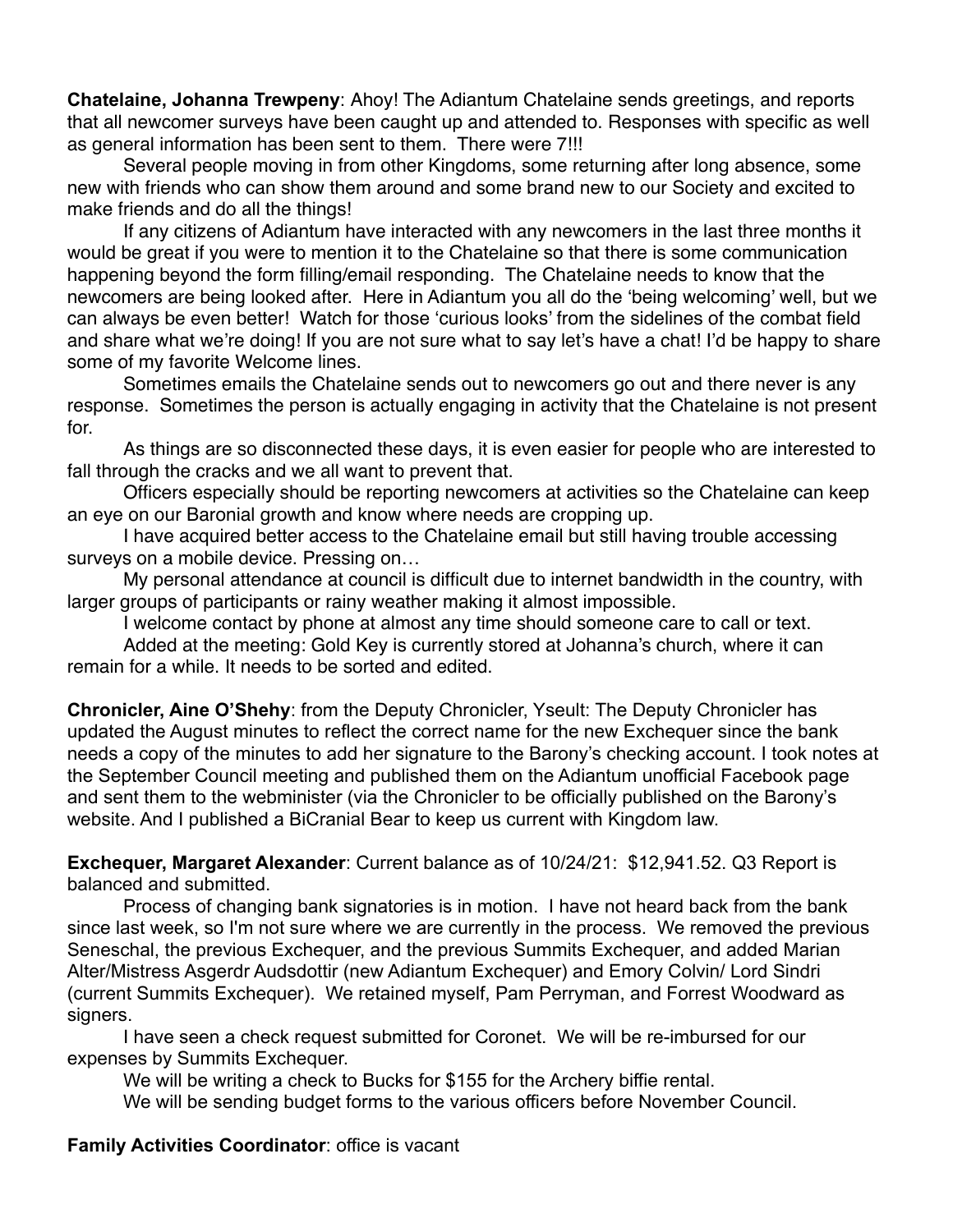**Herald, Durin:** No activities, nothing to report

**Lists, Acacia:** No Baronial activities. The paperwork to make me official has been sent in.I did run lists for the Summits Coronet Tourney.

# **Marshals**

**[Note from Nai, she has roster and waiver forms available for martial practices to aid in compliance with the SCA covid regulations. Scans of the rosters showing contact info need to be emailed to the Waiver Deputy quarterly. Contact her for copies and further information.]**

**Armored Combat, Tati Sigurdsson**: Practice has been happening. Attendance has been a little lower than average as of recent could be the weather. I am continuing to look for an indoor facility for us to use. For the time being we have relocated back to Maple Elementary for cover.

**Steel Combat, Seamus McMurrough**: C&T and Rapier - Practices have been held Sundays. With the weather we are looking for an indoor site. People have been showing interest, but the numbers who attend have stayed the same. Still looking for duffle bags to move/store Baronial loaner gear.

**Archery, Alan Bowyer:** We have a new person showing up at practice now. Two new people, in fact. Alas, good weather is running out and the outdoor range has been packed up. Perhaps instruction can continue inside the barn in Dexter? Seriously, much can be taught even if a target is 15 feet away. We shall see.

I would like to ask if the porta potties at the Crabtree Farm have been picked up. Can anyone address that?

**Thrown Weapons, Murchadh**: Practices have been held every Tuesday, 5:00 – 7:00pm, and Saturdays 9:00am – 12:00pm, at the Dexter Range, and are coordinated with Archery practices. Additional practices are to allow for weather cancellations and will not be scheduled in conflict with Summits Events.

Practices have been well attended by three to eight people. Scores have been reported and no injuries or accidents have occurred. All required COVID mitigation measures have been observed.

The Coburg Range has been decommissioned and the Baronial Trailer relocated to Dexter. All hitch and door locks are in place.

Thrown Weapons has been moved into the Barn for all weather/ after sunset use. Beginning in November, Saturday practices will be held from 10:00am – 1:00pm, for better weather conditions.

# **Youth Armored Combat:** office is vacant

**Scribe**: Gillian FitzGilber elected as Baronial Scribe.

I, þorholf, had officially resigned as Adiantum's baronial scribe, however will continue to communicate with their excellencies and do my best to meet the needs of the Adiantum until a new member occupies the scribal office. At which time I will transfer the Barony's scribal resources and supplies to the new scribe continue to work closely with them during the transition.

At this time, Luna Francesca Di Marco Luppi will be stepping down from her Deputy position and I will offer to assist as deputy until another can be found.